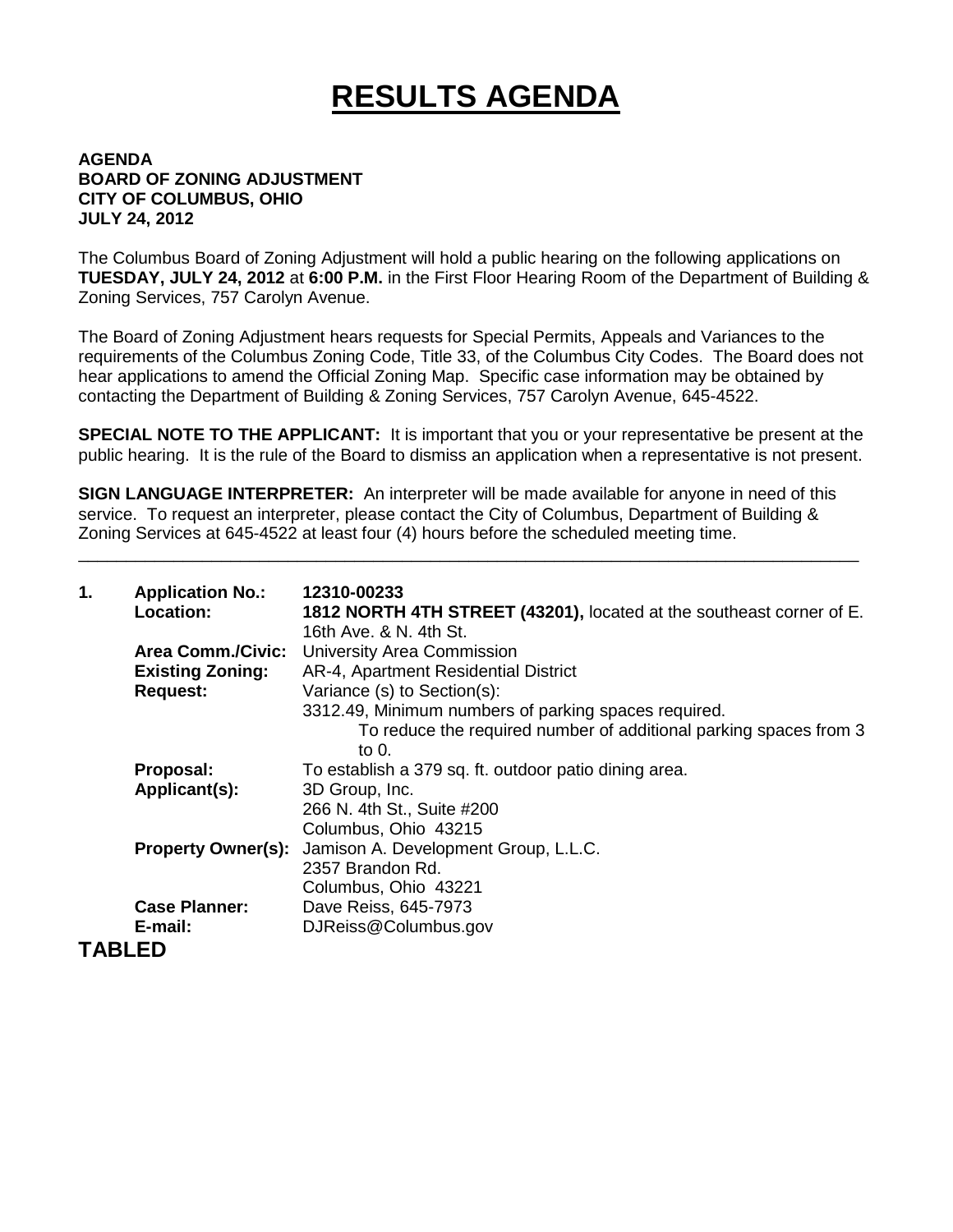| 2. | <b>Application No.:</b>   | 12310-00252                                                        |
|----|---------------------------|--------------------------------------------------------------------|
|    | Location:                 | 780 NORTH HIGH STREET (43215), located on the east side of N. High |
|    |                           | St., 40 ft. south of Hull Al.                                      |
|    | <b>Area Comm./Civic:</b>  | Italian Village Commission                                         |
|    | <b>Existing Zoning:</b>   | C-4, Commercial District                                           |
|    | <b>Request:</b>           | Variance(s) to Section(s):                                         |
|    |                           | 3312.49, Minimum numbers of parking spaces required.               |
|    |                           | To reduce the required number of additional vehicle parking spaces |
|    |                           | from 47 to 0 and to reduce the required number of bicycle parking  |
|    |                           | spaces from 4 to 0.                                                |
|    | Proposal:                 | To convert retail floor space into a restaurant.                   |
|    | Applicant(s):             | Chris Corso; c/o Brian Swanson                                     |
|    |                           | 511 Park St., Suite 300                                            |
|    |                           | Columbus, Ohio 43215                                               |
|    | <b>Property Owner(s):</b> | <b>Silver Century Holdings</b>                                     |
|    |                           | 1286 W. Lane Ave.                                                  |
|    |                           | Columbus, Ohio 43215                                               |
|    | <b>Case Planner:</b>      | Dave Reiss, 645-7973                                               |
|    | E-mail:                   | DJReiss@Columbus.gov                                               |
|    | <b>APPROVED</b>           |                                                                    |

| 3.            | <b>Application No.:</b>   | 12310-00253                                                     |
|---------------|---------------------------|-----------------------------------------------------------------|
|               | Location:                 | 235 EAST LIVINGSTON AVENUE (43215), located at the southeast    |
|               |                           | corner of S. 5th St. & E. Livingston Ave.                       |
|               | <b>Area Comm./Civic:</b>  | <b>German Village Commission</b>                                |
|               | <b>Existing Zoning:</b>   | C-4, Commercial District                                        |
|               | <b>Request:</b>           | Variance(s) to Section(s):                                      |
|               |                           | 3312.49, Minimum numbers of parking spaces required.            |
|               |                           | To reduce the required number of additional parking spaces from |
|               |                           | $33$ to 0.                                                      |
|               | Proposal:                 | To convert retail floor space into a restaurant.                |
|               | Applicant(s):             | Connie Klema                                                    |
|               |                           | 145 E. Rich St.                                                 |
|               |                           | Columbus, Ohio 43215                                            |
|               | <b>Property Owner(s):</b> | GMC Real Estate Investments, L.L.C.                             |
|               |                           | 4256 Mountview Rd.                                              |
|               |                           | Columbus, Ohio 43220                                            |
|               | <b>Case Planner:</b>      | Dave Reiss, 645-7973                                            |
|               | E-mail:                   | DJReiss@Columbus.gov                                            |
| <b>TABLED</b> |                           |                                                                 |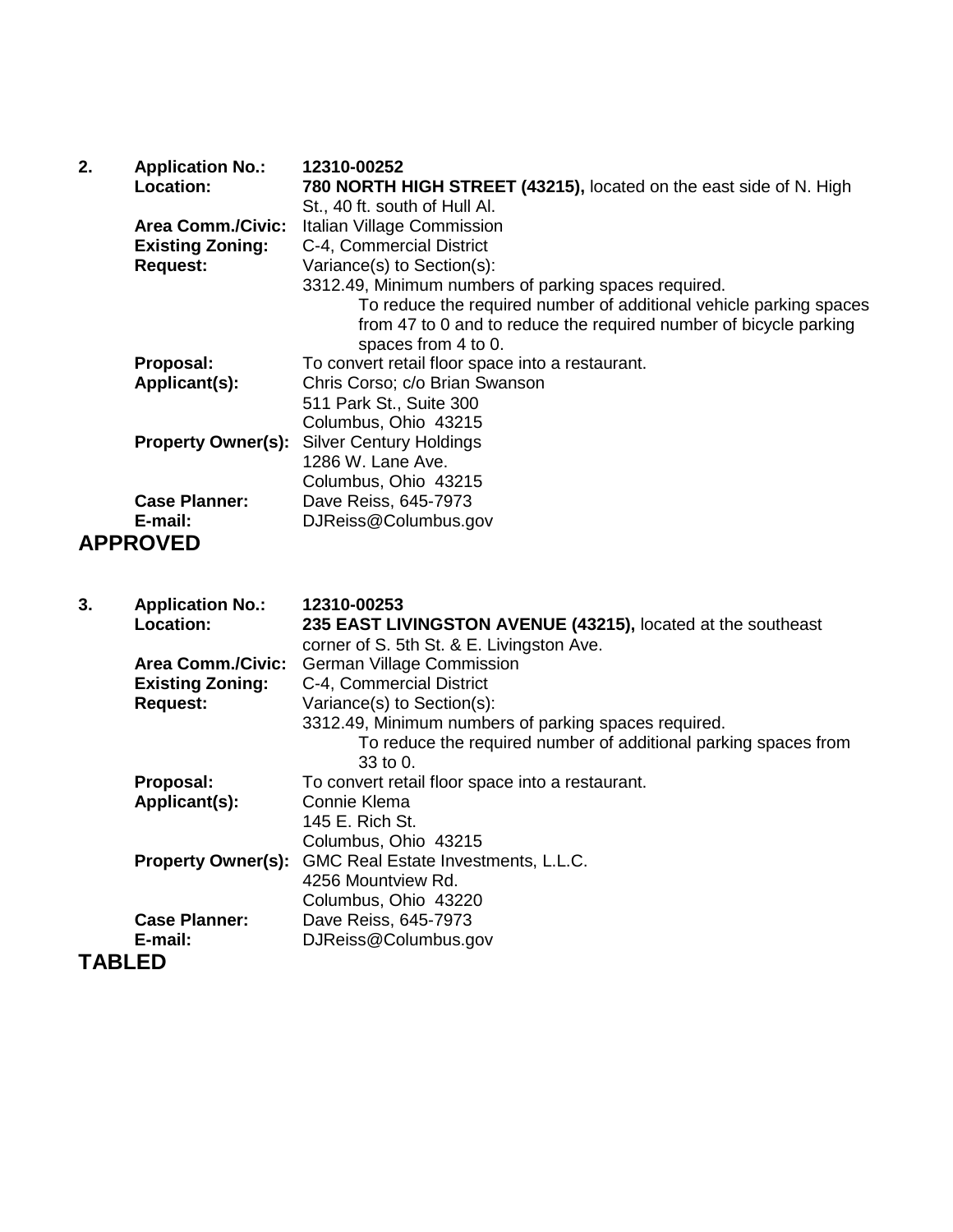| 4. | <b>Application No.:</b>   | 12310-00255                                                     |
|----|---------------------------|-----------------------------------------------------------------|
|    | Location:                 | 4303 INDIANOLA AVE. (43214), located at the northwest corner of |
|    |                           | Indianola Avenue and Shreyer Place.                             |
|    | <b>Area Comm./Civic:</b>  | Clintonville Area Commission                                    |
|    | <b>Existing Zoning:</b>   | R-1, Residential District                                       |
|    | <b>Request:</b>           | Variance(s) to Section(s):                                      |
|    |                           | 3312.49, Minimum numbers of parking spaces required.            |
|    |                           | To reduce the amount of additional spaces from 75 to 0.         |
|    | Proposal:                 | To construct a 2,250 sf addition to an existing church.         |
|    | Applicant(s):             | Paul J. Werner                                                  |
|    |                           | 7696 Rowles Drive                                               |
|    |                           | Columbus, Ohio 43235                                            |
|    | <b>Property Owner(s):</b> | <b>Holy Spirit Association</b>                                  |
|    |                           | 481 8th Avenue                                                  |
|    |                           | New York, NY 10036                                              |
|    | <b>Case Planner:</b>      | Jamie Freise, 645-6350                                          |
|    | E-mail:                   | JFFreise@Columbus.gov                                           |
|    | <b>APPROVED</b>           |                                                                 |

| 5. | <b>Application No.:</b>   | 12310-00256                                                        |
|----|---------------------------|--------------------------------------------------------------------|
|    | Location:                 | 2525 WATKINS ROAD (43207), located on the south side of Watkins    |
|    |                           | Road, approximately 500 feet east of Alum Creek Drive.             |
|    | <b>Area Comm./Civic:</b>  | Far South Columbus Area Commission                                 |
|    | <b>Existing Zoning:</b>   | R-1, Residential District                                          |
|    | <b>Request:</b>           | Variance(s) to Section(s):                                         |
|    |                           | 3332.38, Private garage.                                           |
|    |                           | To increase the allowable size of a garage from 720 sf to 2028 sf. |
|    | Proposal:                 | To construct a new 1500 sf garage.                                 |
|    | Applicant(s):             | Scott M. Christman                                                 |
|    |                           | 2525 Watkins Drive                                                 |
|    |                           | Columbus, Ohio 43207                                               |
|    | <b>Property Owner(s):</b> | Applicant                                                          |
|    | <b>Case Planner:</b>      | Jamie Freise, 645-6350                                             |
|    | E-mail:                   | JFFreise@Columbus.gov                                              |
|    | <b>APPROVED</b>           |                                                                    |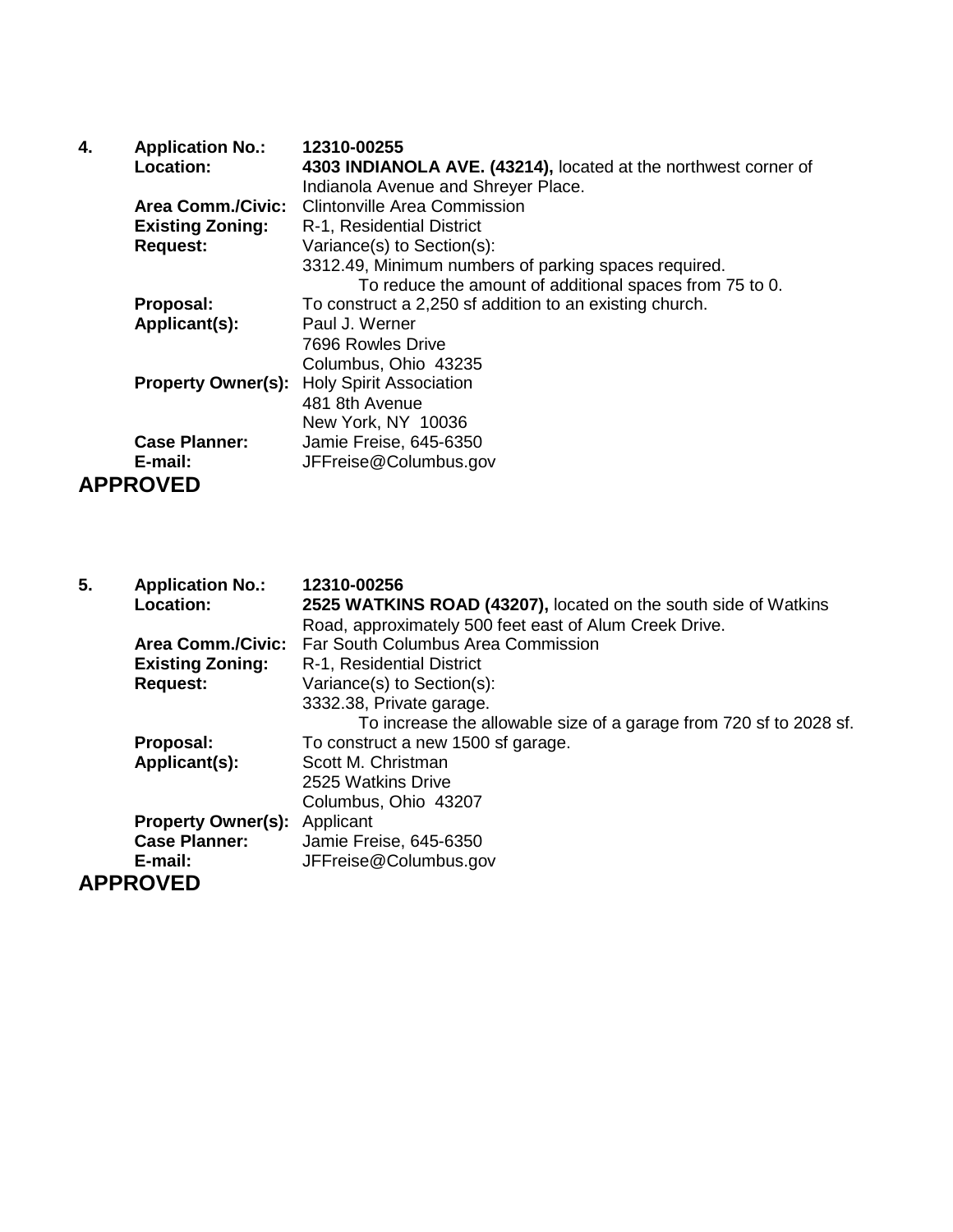| 6. | <b>Application No.:</b>   | 12310-00259                                                         |
|----|---------------------------|---------------------------------------------------------------------|
|    | Location:                 | 858 CARPENTER STREET (43206), located on the east side of Carpenter |
|    |                           | Street, approximately 80 feet south of Forest Street.               |
|    | <b>Area Comm./Civic:</b>  | Columbus Southside Area Commission                                  |
|    | <b>Existing Zoning:</b>   | R-2F, Residential District                                          |
|    | <b>Request:</b>           | Variance(s) to Section(s):                                          |
|    |                           | 3332.26, Minimum side yard permitted.                               |
|    |                           | To reduce the minimum side yard from 3' to 2'2"                     |
|    |                           | 3332.14, R-2F area district requirements.                           |
|    |                           | To reduce the lot size from 6,000 sf to 4,600 sf.                   |
|    | Proposal:                 | To split a lot and raze and rebuild a garage.                       |
|    | Applicant(s):             | <b>HNHF Realty Collaborative</b>                                    |
|    |                           | 946 Parsons Ave., PO Box 6063                                       |
|    |                           | Columbus, Ohio 43206                                                |
|    | <b>Property Owner(s):</b> | Applicant                                                           |
|    | <b>Case Planner:</b>      | Jamie Freise, 645-6350                                              |
|    | E-mail:                   | JFFreise@Columbus.gov                                               |
|    | <b>APPROVED</b>           |                                                                     |

| 7. | <b>Application No.:</b>   | 12310-00260                                                     |
|----|---------------------------|-----------------------------------------------------------------|
|    | <b>Location:</b>          | 852-854 CARPENTER STREET (43206), located on the east side of   |
|    |                           | Carpenter Street, approximately 40 feet south of Forest Street. |
|    | <b>Area Comm./Civic:</b>  | Columbus Southside Area Commission                              |
|    | <b>Existing Zoning:</b>   | R-2F, Residential District                                      |
|    | <b>Request:</b>           | Variance(s) to Section(s):                                      |
|    |                           | 3332.26, Minimum side yard permitted.                           |
|    |                           | To reduce the minimum side yard from 3' to 2'2"                 |
|    | Proposal:                 | To construct a new garage on a newly split lot.                 |
|    | Applicant(s):             | <b>HNHF Realty Collaborative</b>                                |
|    |                           | 946 Parsons Ave., PO Box 6063                                   |
|    |                           | Columbus, Ohio 43206                                            |
|    | <b>Property Owner(s):</b> | Applicant                                                       |
|    | <b>Case Planner:</b>      | Jamie Freise, 645-6350                                          |
|    | E-mail:                   | JFFreise@Columbus.gov                                           |
|    | <b>APPROVED</b>           |                                                                 |

| 8. | <b>Application No.:</b><br><b>Location:</b> | 12310-00257<br>923 CARPENTER STREET (43206), located on the west side of Carpenter<br>Street, approximately 40' north of East Kossuth Street. |
|----|---------------------------------------------|-----------------------------------------------------------------------------------------------------------------------------------------------|
|    | <b>Area Comm./Civic:</b>                    | Columbus Southside Area Commission                                                                                                            |
|    | <b>Existing Zoning:</b>                     | R-2F, Residential District                                                                                                                    |
|    | <b>Request:</b>                             | Variance(s) to Section(s):                                                                                                                    |
|    |                                             | 3332.26, Minimum side yard permitted.                                                                                                         |
|    |                                             | To reduce the minimum side yard from 3' to 0'.                                                                                                |
|    | Proposal:                                   | To construct a new garage on a lot line.                                                                                                      |
|    | Applicant(s):                               | <b>HNHF Realty Collaborative</b>                                                                                                              |
|    |                                             | 946 Parsons Ave., PO Box 6063                                                                                                                 |
|    |                                             | Columbus, Ohio 43206                                                                                                                          |
|    | <b>Property Owner(s):</b>                   | Applicant                                                                                                                                     |
|    | <b>Case Planner:</b>                        | Jamie Freise, 645-6350                                                                                                                        |
|    | E-mail:                                     | JFFreise@Columbus.gov                                                                                                                         |
|    | <b>APPROVED</b>                             |                                                                                                                                               |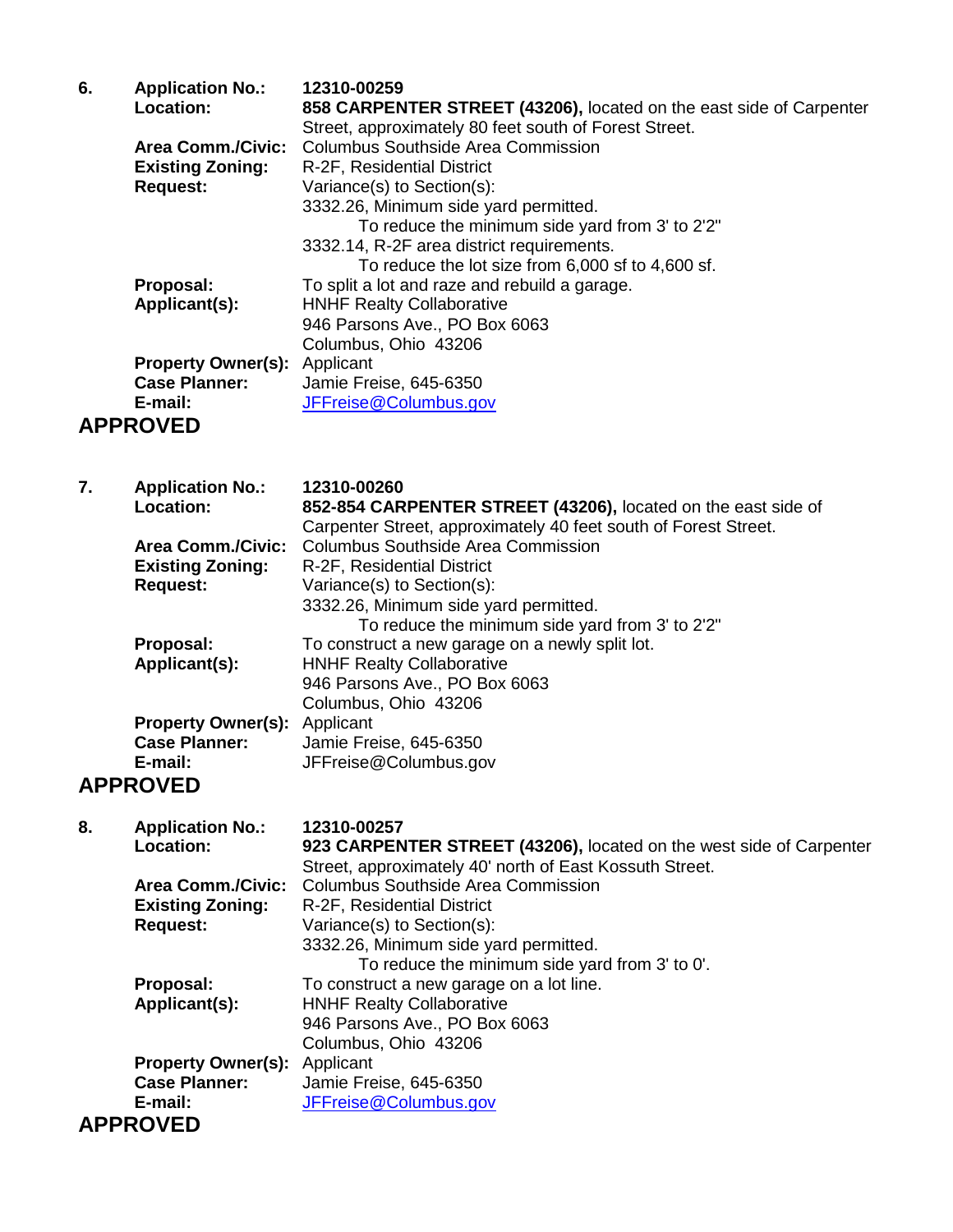### **Case #9 is Postponed, indefinitely.**

| 9. | <b>Application No.:</b>   | 12310-00261                                                               |
|----|---------------------------|---------------------------------------------------------------------------|
|    | Location:                 | 1189 OLENTANGY RIVER ROAD (43212), located at the northwest corner        |
|    |                           | of W. 3rd Ave. & Olentangy River Rd.                                      |
|    | <b>Area Comm./Civic:</b>  | Fifth by Northwest Area Commission                                        |
|    | <b>Existing Zoning:</b>   | M, Manufacturing and C-4, Commercial Districts                            |
|    | <b>Request:</b>           | Variance(s) to Section(s):                                                |
|    |                           | 3312.09, Aisle.                                                           |
|    |                           | To provide an aisle that is less than 20 ft. wide on each side of a       |
|    |                           | proposed property line but with easements that allow said aisle to        |
|    |                           | function as if it were 20 ft. in width.                                   |
|    |                           | 3312.21, Landscaping and screening.                                       |
|    |                           | To not provide parking lot screening along the west property line for     |
|    |                           | a section of the parking lot that is within 80 ft. of residentially zoned |
|    |                           | property due to a 30 ft. private access driveway.                         |
|    |                           | 3312.25, Maneuvering.                                                     |
|    |                           | To provide a 12 $+/-$ ft. of maneuvering area on either side of a         |
|    |                           |                                                                           |
|    |                           | proposed property line in an aisle in the parking lot instead of 20 ft.   |
|    |                           | or more maneuvering area to access 90 degree parking spaces.              |
|    |                           | 3372.704, Setback requirements.                                           |
|    |                           | To be exempt from the requirement that a building be located at a         |
|    |                           | setback of 25 ft., while the applicant is required by a private deed      |
|    |                           | restriction to have a building setback of 40 ft. and part of setback      |
|    |                           | will be greater for both buildings due to the curvature of the east       |
|    |                           | property line. Also, to allow a $125 +/-$ ft. building setback from the   |
|    |                           | north property line instead of a maximum 50 ft. setback from an           |
|    |                           | interior property line due to the location of vehicular access to         |
|    |                           | Olentangy River Rd. and the desire to maintain a common patio             |
|    |                           | area between two proposed restaurants.                                    |
|    |                           | 3372.705, Building design standards.                                      |
|    |                           | To reduce the minimum width of a principal building along a primary       |
|    |                           | building frontage to be approximately 30% of the lot width instead of     |
|    |                           | a minimum of 60% of the lot width due to the vehicular access to          |
|    |                           | Olentangy River Rd. and the standard would result in a building 140       |
|    |                           | ft. in width.                                                             |
|    |                           | 3372.707, Landscaping and screening.                                      |
|    |                           | To not provide screening along a lot line that borders a residentially    |
|    |                           | zoned or used property along the west property line due to a 30 ft.       |
|    |                           | private driveway. Also, to allow the dumpster placement for the           |
|    |                           | north building to be located on the north side of the building (beside    |
|    |                           | the building) instead of the west side (rear), as required.               |
|    | Proposal:                 | To construct two restaurant buildings on adjacent parcels.                |
|    | Applicant(s):             | Glimcher Properties Limited Partnership; c/o Donald Plank; Plank Law Firm |
|    |                           | 145 E. Rich St., 3rd Floor                                                |
|    |                           | Columbus, Ohio 43215                                                      |
|    | <b>Property Owner(s):</b> | CAB Holding Company; L.L.C.; c/o Alan T. Rudy, CEO/Managing Member        |
|    |                           | and Olentangy TKT, L.L.C.; c/o Thomas Brigdon and Tyler Lucks,            |
|    |                           | Managers; c/o Northstar Development                                       |
|    |                           | 1177 Olentangy River Rd.; Columbus, Ohio 43215                            |
|    |                           | and 150 E. Broad St., Suite 100; Columbus, Ohio 43215, respectfully.      |
|    | <b>Case Planner:</b>      | Dave Reiss, 645-7973                                                      |
|    | E-mail:                   | DJReiss@Columbus.gov                                                      |
|    | <b>POSTPONED</b>          |                                                                           |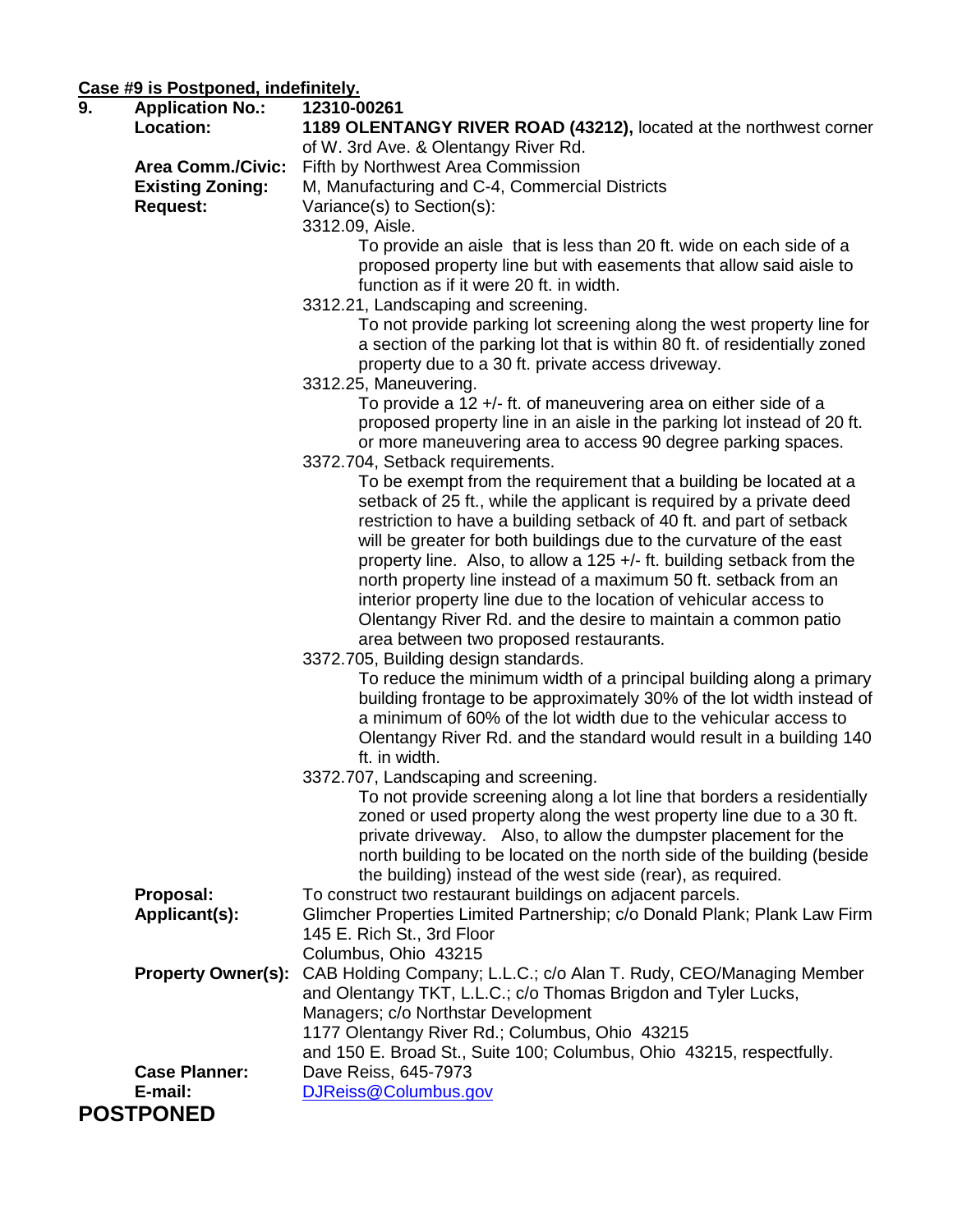| 10. | <b>Application No.:</b>  | 12311-00242                                                                  |
|-----|--------------------------|------------------------------------------------------------------------------|
|     | Location:                | 1009 JOYCE AVENUE (43219), located on the west side of Joyce Ave.,           |
|     |                          | approximately 380 ft. north of E. 5th Ave.                                   |
|     | <b>Area Comm./Civic:</b> | North Central Area Commission                                                |
|     | <b>Existing Zoning:</b>  | M, Manufacturing District                                                    |
|     | <b>Request:</b>          | Special Permit(s) to Section(s):                                             |
|     |                          | 3389.07, Impound lot, junk yard or salvage yard.                             |
|     |                          | To obtain a special permit for the operation of a recycling operation.       |
|     | Proposal:                | To establish a recycling facility.                                           |
|     | Applicant(s):            | C. & J. Real Estate & Equipment Investment, L.L.C.; c/o Jill Tangeman;       |
|     |                          | Vorys, Sater, Seymour & Pease                                                |
|     |                          | 52 E. Gay St.                                                                |
|     |                          | Columbus, Ohio 43215                                                         |
|     |                          | <b>Property Owner(s):</b> C. & J. Real Estate & Equipment Investment, L.L.C. |
|     |                          | 345 Arthur St.                                                               |
|     |                          | Zanesville, Ohio 43701                                                       |
|     | <b>Case Planner:</b>     | Dave Reiss, 645-7973                                                         |
|     | E-mail:                  | DJReiss@Columbus.gov                                                         |
|     | <b>APPROVED</b>          |                                                                              |

| 11.    | <b>Application No.:</b>   | 12311-00251                                                               |
|--------|---------------------------|---------------------------------------------------------------------------|
|        | <b>Location:</b>          | 3871 STELZER ROAD (43219), located on the west side of Stelzer Road,      |
|        |                           | approximately 100 feet north of Easton Way.                               |
|        | <b>Area Comm./Civic:</b>  | Northeast Area Commission                                                 |
|        | <b>Existing Zoning:</b>   | CPD, Commercial Planned Development District                              |
|        | <b>Request:</b>           | Special Permit(s) to Section(s):                                          |
|        |                           | 3389.12, Portable building.                                               |
|        |                           | To use a portable building for storage.                                   |
|        | Proposal:                 | To use portable buildings for the storage of materials uses at the Easton |
|        |                           | Town Center.                                                              |
|        | Applicant(s):             | Morso Holding Company, c/o Jeffrey L. Brown                               |
|        |                           | 37 West Broad Street                                                      |
|        |                           | Columbus, Ohio 43215                                                      |
|        | <b>Property Owner(s):</b> | Morso Holding Company                                                     |
|        |                           | 3 Limited Parkway                                                         |
|        |                           | Columbus, Ohio 43230                                                      |
|        | <b>Case Planner:</b>      | Jamie Freise, 645-6350                                                    |
|        | E-mail:                   | JFFreise@Columbus.gov                                                     |
| TABLED |                           |                                                                           |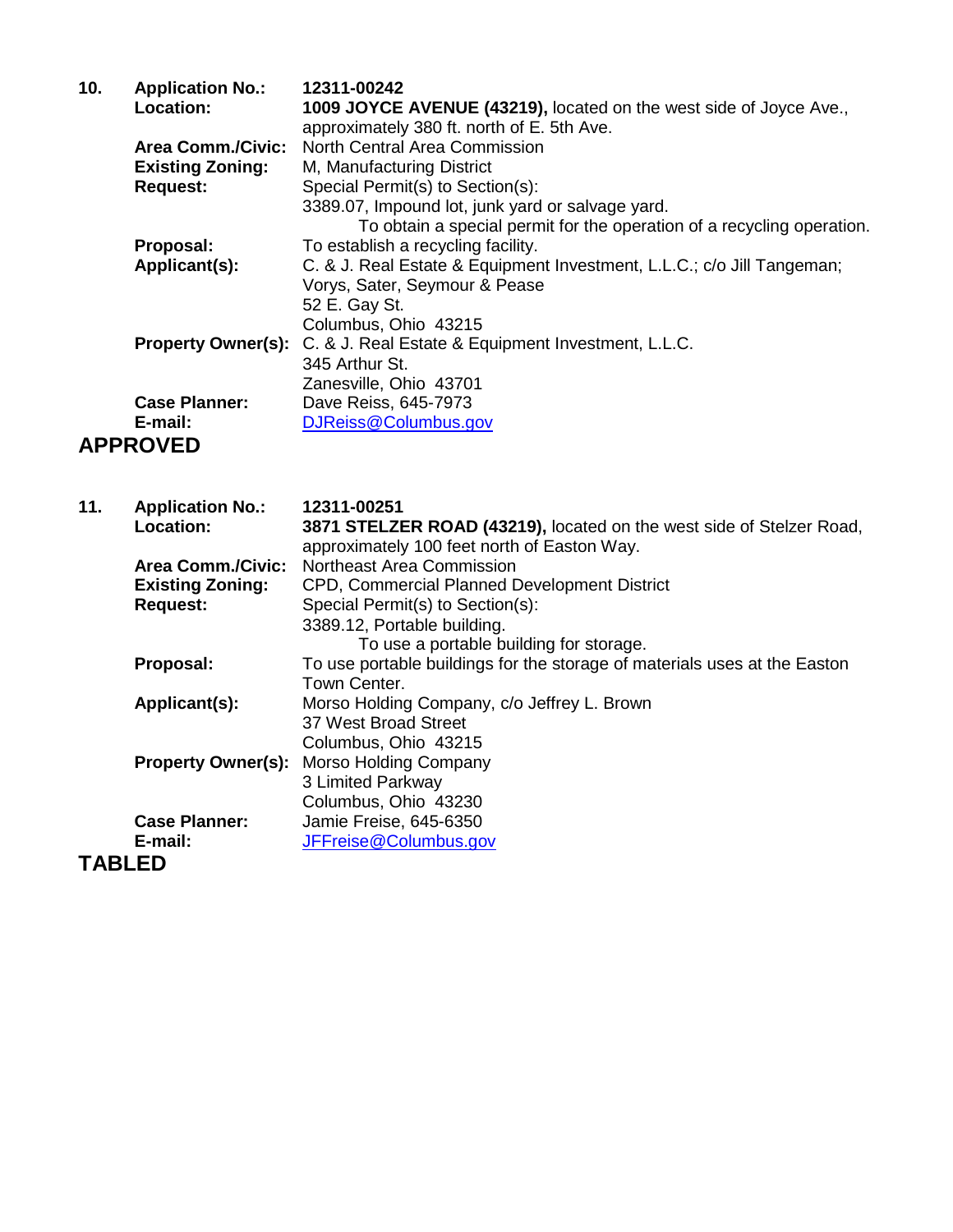## **HOLDOVER CASES:**

## **Case #12 is Postponed until August.**

| 12. | <u>Case #12 Is Postponed until August.</u><br><b>Application No.:</b> | 12310-00195                                                                                                                                                                                                                             |
|-----|-----------------------------------------------------------------------|-----------------------------------------------------------------------------------------------------------------------------------------------------------------------------------------------------------------------------------------|
|     | Location:                                                             | 9440 SOUTH OLD STATE ROAD (43085), located on the west side of S.                                                                                                                                                                       |
|     |                                                                       | Old State Rd., approximately 420 ft. south of Erin St.                                                                                                                                                                                  |
|     | <b>Area Comm./Civic:</b>                                              | <b>Far North Columbus Communities Coalition</b>                                                                                                                                                                                         |
|     | <b>Existing Zoning:</b>                                               | R, Rural District                                                                                                                                                                                                                       |
|     | <b>Request:</b>                                                       | Variance to Section:                                                                                                                                                                                                                    |
|     |                                                                       | 3332.06, R-rural area district requirements.                                                                                                                                                                                            |
|     |                                                                       | To allow a lot split resulting in two parcels less than 5 acres each,<br>with a single-family dwelling and associated ancillary structures on<br>one and a lattice-type communications tower and associated<br>structures on the other. |
|     | Proposal:                                                             | To allow a lot split.                                                                                                                                                                                                                   |
|     | Applicant(s):                                                         | Karen Helmlinger; c/o Michael T. Shannon; Crabbe, Brown & James<br>500 S. Front St., Suite 1200<br>Columbus, Ohio 43215                                                                                                                 |
|     | <b>Property Owner(s):</b>                                             | Karen Helmlinger                                                                                                                                                                                                                        |
|     |                                                                       | 9440 S. Old State Rd.                                                                                                                                                                                                                   |
|     |                                                                       | Columbus, Ohio 43035                                                                                                                                                                                                                    |
|     | <b>Case Planner:</b>                                                  | Dave Reiss, 645-7973                                                                                                                                                                                                                    |
|     | E-mail:                                                               | DJReiss@Columbus.gov                                                                                                                                                                                                                    |
|     | <b>POSTPONED</b>                                                      |                                                                                                                                                                                                                                         |
|     |                                                                       |                                                                                                                                                                                                                                         |
|     |                                                                       |                                                                                                                                                                                                                                         |
| 13. |                                                                       |                                                                                                                                                                                                                                         |
|     | <b>Application No.:</b>                                               | 12310-00207                                                                                                                                                                                                                             |
|     | <b>Location:</b>                                                      | 4423 & 4431 CLEVELAND AVENUE (43229), located at the northwest                                                                                                                                                                          |
|     |                                                                       | corner of Morse Rd. & Cleveland Ave.                                                                                                                                                                                                    |
|     | <b>Area Comm./Civic:</b>                                              | <b>Northland Community Council</b>                                                                                                                                                                                                      |
|     | <b>Existing Zoning:</b>                                               | C-5, Commercial District                                                                                                                                                                                                                |
|     | <b>Request:</b>                                                       | <b>Variances to Sections:</b>                                                                                                                                                                                                           |
|     |                                                                       | 3312.27, Parking setback line.                                                                                                                                                                                                          |
|     |                                                                       | To reduce the parking setback from 10 ft. to 5.6 ft.; a reduction of                                                                                                                                                                    |
|     |                                                                       | 4.4 ft.                                                                                                                                                                                                                                 |
|     |                                                                       | 3312.49, Minimum numbers of parking spaces required.                                                                                                                                                                                    |
|     |                                                                       | To reduce the required number of parking spaces from 28 to 0.                                                                                                                                                                           |
|     |                                                                       | 3312.21, Landscaping and screening.                                                                                                                                                                                                     |
|     |                                                                       | To reduce the required number of trees from 3 to 2 and also to                                                                                                                                                                          |
|     |                                                                       | reduce the landscaping area from 4 ft. to 3.7 ft. at the rear of the                                                                                                                                                                    |
|     |                                                                       | site.                                                                                                                                                                                                                                   |
|     | Proposal:                                                             | To raze and rebuild a gas station and convenience store.                                                                                                                                                                                |
|     | Applicant(s):                                                         | Morse & Cleveland Enterprises; c/o Rob Rishel; Rinehart, Rishel &                                                                                                                                                                       |
|     |                                                                       | Cuckler, Ltd.                                                                                                                                                                                                                           |
|     |                                                                       | 300 E. Broad St., Suite 450<br>Columbus, Ohio 43215                                                                                                                                                                                     |

**Property Owner(s):** Same as applicant.<br>**Case Planner:** Dave Reiss, 645-79

**Case Planner:** Dave Reiss, 645-7973<br> **E-mail:** DJReiss@Columbus.q **E-mail:** [DJReiss@Columbus.gov](mailto:DJReiss@Columbus.gov)

**APPROVED**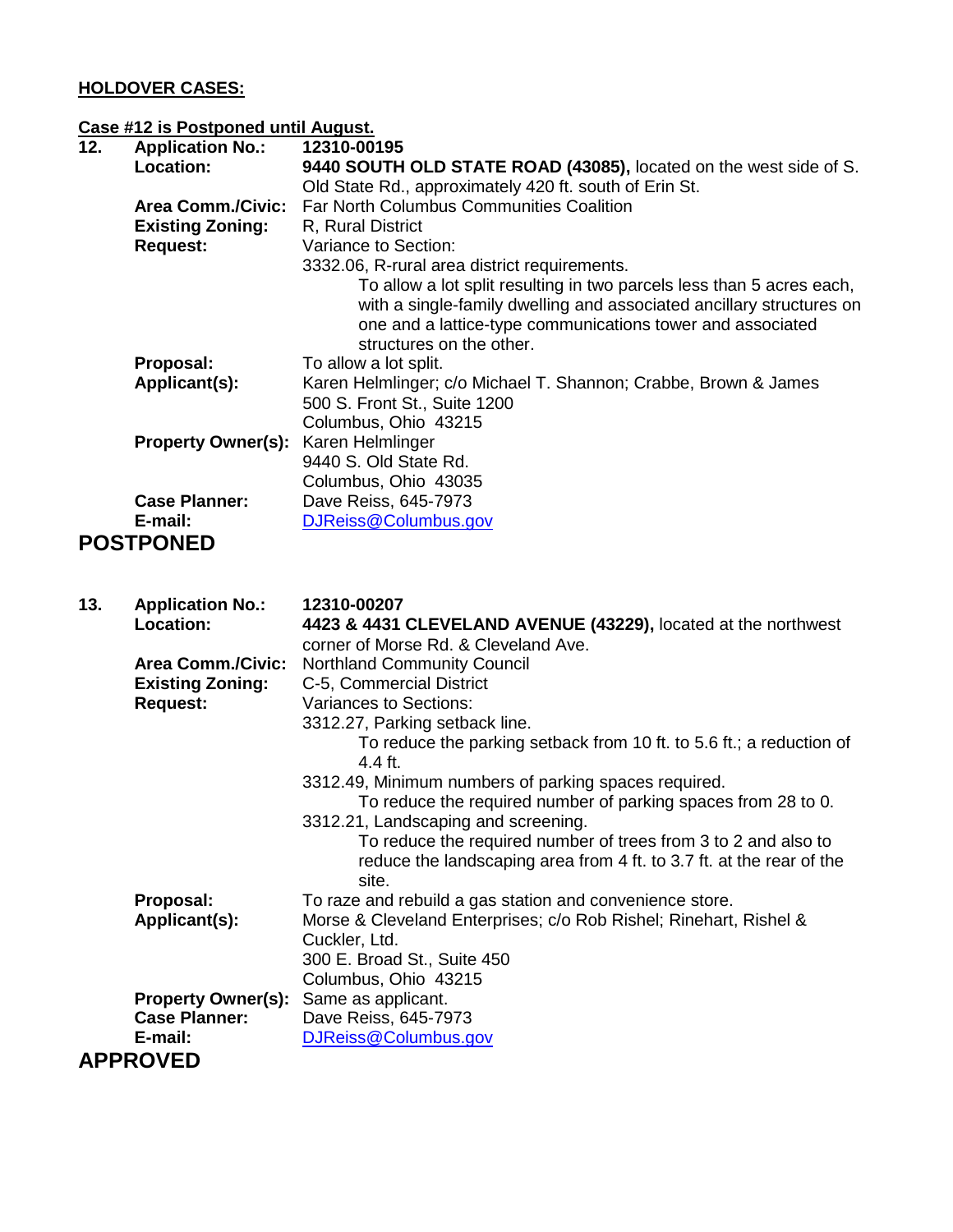| 14.             | <b>Application No.:</b><br>Location:                                   | 12310-00211<br>1302 TELHAM COURT (43204), located at the southeast corner of Telham<br>Court and Telham Drive.                                                                                                                                                                                                                                      |
|-----------------|------------------------------------------------------------------------|-----------------------------------------------------------------------------------------------------------------------------------------------------------------------------------------------------------------------------------------------------------------------------------------------------------------------------------------------------|
|                 | <b>Area Comm./Civic:</b><br><b>Existing Zoning:</b><br><b>Request:</b> | <b>Greater Hilltop Area Commission</b><br>R-2, Residential District<br>Variance(s) to Section(s):<br>3321.05, Vision clearance.                                                                                                                                                                                                                     |
|                 |                                                                        | To allow a portion of a fence exceeding two and one-half feet in                                                                                                                                                                                                                                                                                    |
|                 |                                                                        | height above the finished lot grade and exceeding 25 percent<br>opacity to encroach into the vision clearance triangle.                                                                                                                                                                                                                             |
|                 | Proposal:                                                              | To allow an existing fence to encroach into the vision clearance triangle.                                                                                                                                                                                                                                                                          |
|                 | Applicant(s):                                                          | Oliverio & Martha Natividad                                                                                                                                                                                                                                                                                                                         |
|                 |                                                                        | 1302 Telham Court<br>Columbus, Ohio 43204                                                                                                                                                                                                                                                                                                           |
|                 | <b>Property Owner(s):</b>                                              | Applicant                                                                                                                                                                                                                                                                                                                                           |
|                 | <b>Case Planner:</b>                                                   | Jamie Freise, 645-6350                                                                                                                                                                                                                                                                                                                              |
|                 | E-mail:                                                                | JFFreise@Columbus.gov                                                                                                                                                                                                                                                                                                                               |
| <b>APPROVED</b> |                                                                        |                                                                                                                                                                                                                                                                                                                                                     |
|                 |                                                                        |                                                                                                                                                                                                                                                                                                                                                     |
| 15.             | <b>Application No.:</b>                                                | 10311-00451                                                                                                                                                                                                                                                                                                                                         |
|                 | <b>Location:</b>                                                       | 370 MORRISON ROAD (43213), located at the northeast corner of                                                                                                                                                                                                                                                                                       |
|                 |                                                                        | Westbourne Ave. & Morrison Rd.                                                                                                                                                                                                                                                                                                                      |
|                 | <b>Area Comm./Civic:</b>                                               | None                                                                                                                                                                                                                                                                                                                                                |
|                 | <b>Existing Zoning:</b><br><b>Request:</b>                             | L-M, Limited Manufacturing District                                                                                                                                                                                                                                                                                                                 |
|                 |                                                                        | Special Permit & Variances(s) to Section(s):<br>3363.19, Location requirements.                                                                                                                                                                                                                                                                     |
|                 |                                                                        | To permit a more objectionable use (recycling facility) to locate<br>within 600 ft. of a residential or apartment residential zoning district,<br>to be at a distance of approximately 200 ft.                                                                                                                                                      |
|                 |                                                                        | 3363.27, Height and area regulations.                                                                                                                                                                                                                                                                                                               |
|                 |                                                                        | $\mathbf{r}$ , $\mathbf{r}$ , $\mathbf{r}$ , $\mathbf{r}$ , $\mathbf{r}$ , $\mathbf{r}$ , $\mathbf{r}$ , $\mathbf{r}$ , $\mathbf{r}$ , $\mathbf{r}$ , $\mathbf{r}$ , $\mathbf{r}$ , $\mathbf{r}$ , $\mathbf{r}$ , $\mathbf{r}$ , $\mathbf{r}$ , $\mathbf{r}$ , $\mathbf{r}$ , $\mathbf{r}$ , $\mathbf{r}$ ,<br>the company's company's property and |

To permit a recycling use to locate within 600 ft. of a residential or apartment residential district at a distance of approximately 200 ft.

## 3363.41, Storage.

To not provide the required fence or green belt planting strip for screening. Also, to allow salvage storage to occur within 600 ft. of a residential or apartment residential zoning district at a distance of approximately 200 ft.

3389.07, Impound lot, junk yard or salvage yard.

To grant a special permit for the establishment of a recycling facility.

3392.04, Special permit.

To obtain a special permit for the operation of a recycling facility. 3392.10, Performance requirements.

> To increase the allowable height of piled material tobe up to 30 ft. instead of 10 ft. Also, to not provide at least a 6 ft. tall, nontransparent fence around an open area where business is conducted.

3392.12, Prohibited location.

To allow a recycling facility to be established within 600 ft. of a residential or institutional zoning district; to be at a distance of approximately 200 ft.